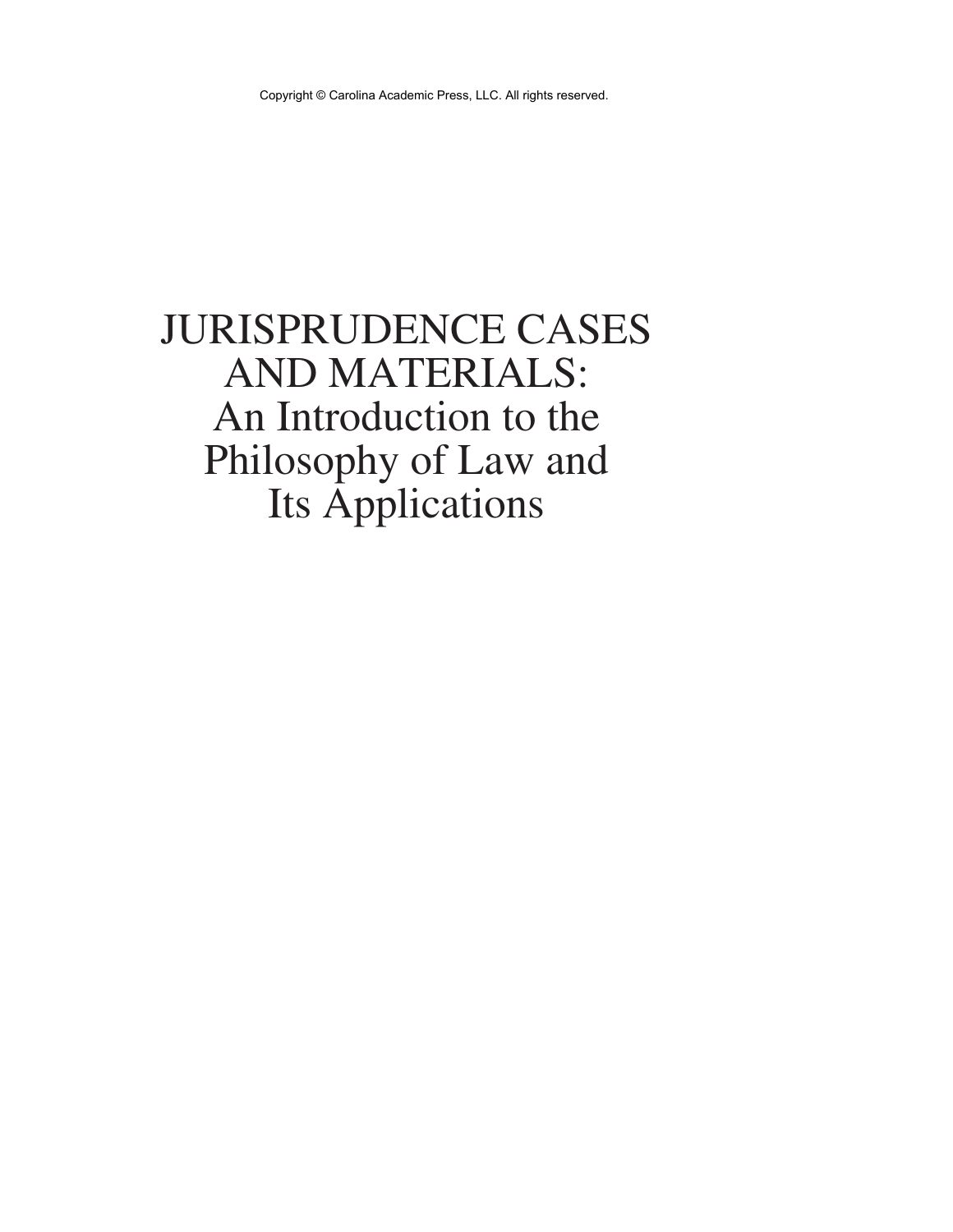## **LexisNexis Law School Publishing Advisory Board**

### **Bridgette Carr**

*Clinical Professor of Law* University of Michigan Law School

**Steven I. Friedland** *Professor of Law and Senior Scholar* Elon University School of Law

**Carole Goldberg** *Jonathan D. Varat Distinguished Professor of Law* UCLA School of Law

**Oliver Goodenough** *Professor of Law* Vermont Law School

**Paul Marcus** *Haynes Professor of Law* William and Mary Law School

**John Sprankling** *Distinguished Professor of Law* McGeorge School of Law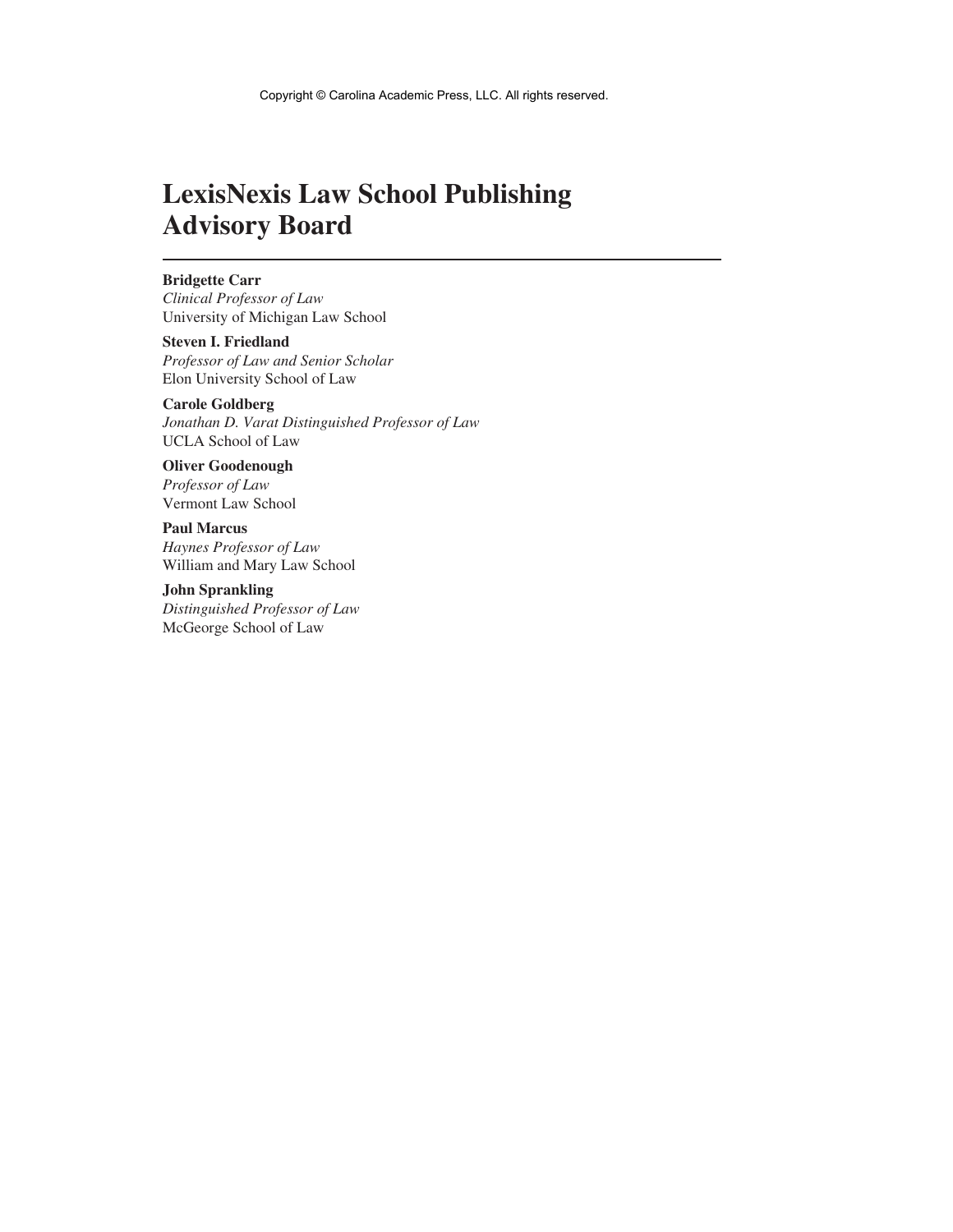# JURISPRUDENCE CASES AND MATERIALS An Introduction to the Philosophy of Law and Its Applications

## *Third Edition*

### **STEPHEN E. GOTTLIEB**

*Professor of Law Albany Law School*

**BRIAN H. BIX** *Frederick W. Thomas Professor of Law and Philosophy University of Minnesota*

**TIMOTHY D. LYTTON** *Albert & Angela Farone Distinguished Professor of Law Albany Law School*

**ROBIN L. WEST** *Professor of Law Georgetown University Law Center*

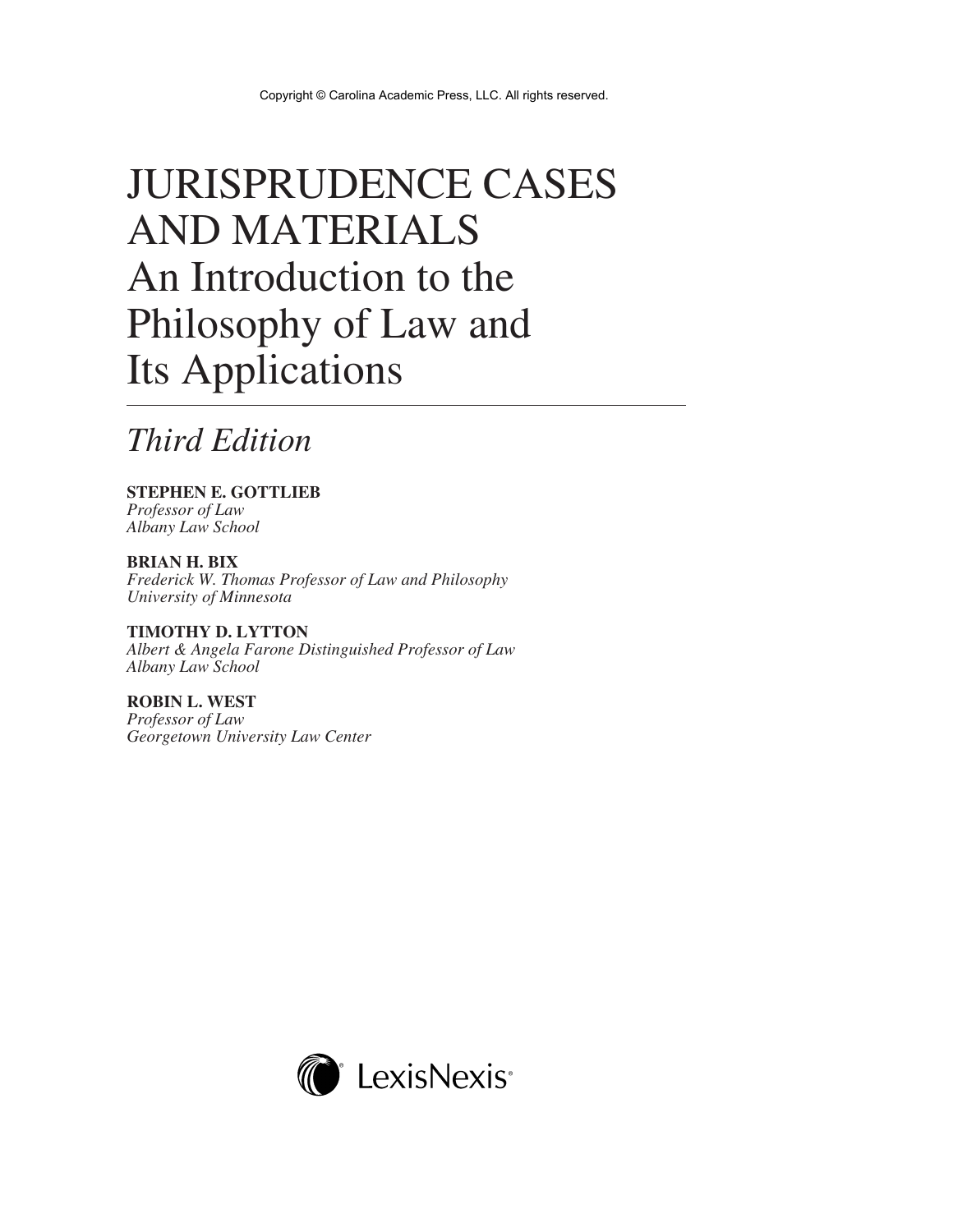ISBN: 978-1-6328-0961-2 Ebook ISBN: 978-0-3271-7830-9 Looseleaf ISBN: 978-1-6328-0962-9

#### **Library of Congress Cataloging-in-Publication Data** Jurisprudence cases and materials : an introduction to the philosophy of law and its applications / Stephen E. Gottlieb, Professor of Law, Albany Law School, Brian H. Bix, Frederick W. Thomas Professor of Law and Philosophy, University of Minnesota Timothy D. Lytton, Professor of Law, Albany Law School, Robin L. West, Professor of Law, Georgetown University Law Center.— Third edition. pages cm Includes index. ISBN 978-1-63280-961-2 (hardbound) 1. Jurisprudence — United States — Cases. 2. Law — United States — Cases. I. Gottlieb, Stephen E. II. Bix, Brian III. Lytton, Timothy D., 1965- IV. West, Robin, 1954- KF379.G68 2015 349.73—dc23 2014046768

This publication is designed to provide authoritative information in regard to the subject matter covered. It is sold with the understanding that the publisher is not engaged in rendering legal, accounting, or other professional services. If legal advice or other expert assistance is required, the services of a competent professional should be sought.

LexisNexis and the Knowledge Burst logo are registered trademarks of Reed Elsevier Properties Inc., used under license. Matthew Bender and the Matthew Bender Flame Design are registered trademarks of Matthew Bender Properties Inc.

Copyright © 2015 Matthew Bender & Company, Inc., a member of LexisNexis. All Rights Reserved.

No copyright is claimed by LexisNexis or Matthew Bender & Company, Inc., in the text of statutes, regulations, and excerpts from court opinions quoted within this work. Permission to copy material may be licensed for a fee from the Copyright Clearance Center, 222 Rosewood Drive, Danvers, Mass. 01923, telephone (978) 750-8400.

### NOTE TO USERS

To ensure that you are using the latest materials available in this area, please be sure to periodically check the LexisNexis Law School web site for downloadable updates and supplements at www.lexisnexis.com/lawschool.

Editorial Offices 630 Central Ave., New Providence, NJ 07974 (908) 464-6800 201 Mission St., San Francisco, CA 94105-1831 (415) 908-3200 www.lexisnexis.com

#### MATTHEW<sup>O</sup>BENDER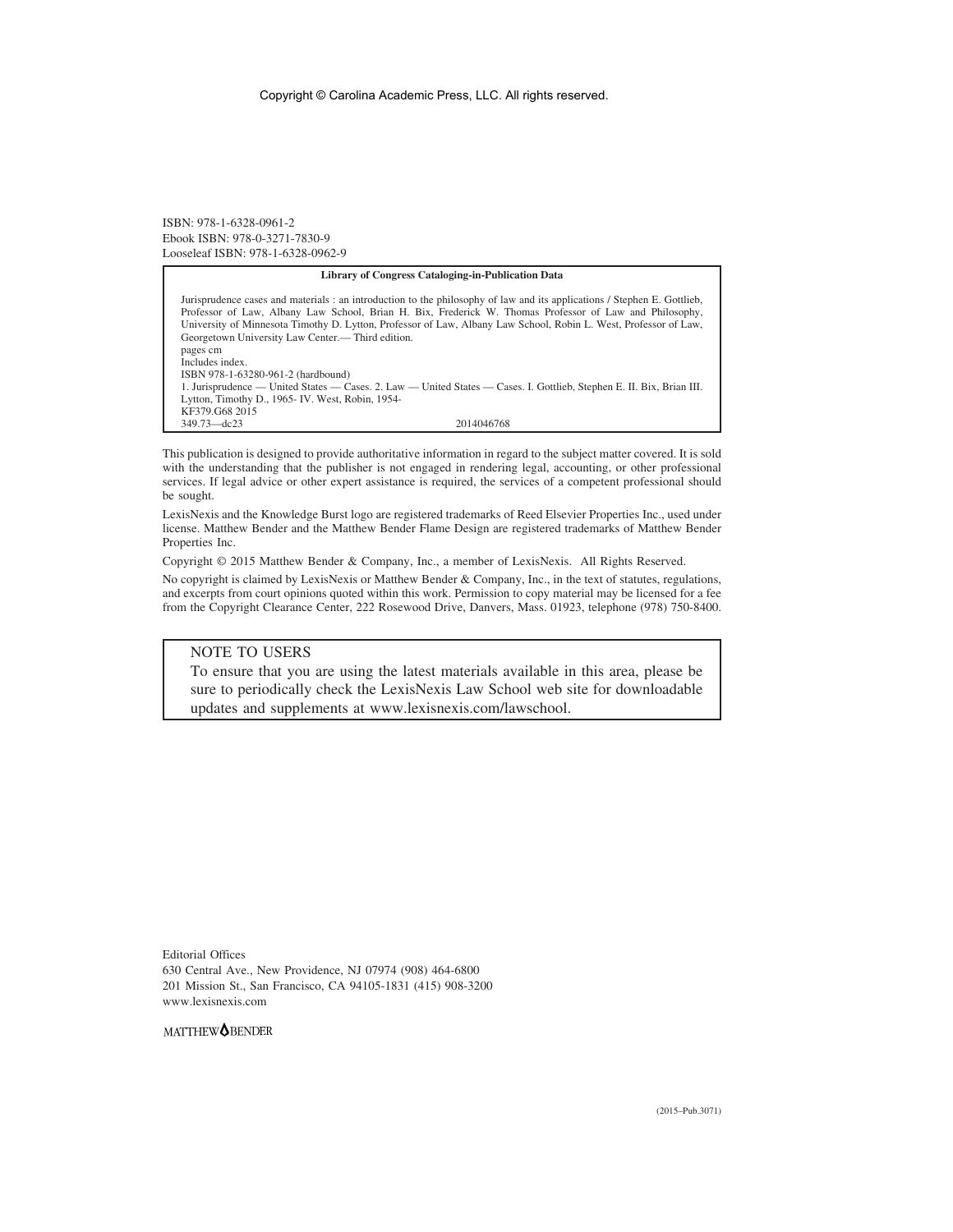## *Acknowledgments*

Steve Gottlieb would like to acknowledge the research assistance of Deborah Buchanan.

Timothy Lytton would like to thank Rachel Anisfeld, Pamela Barmash, Beth Berkowitz, Peter Berkowitz, Charles Donahue, and Natalie Dohrmann for helpful comments on Part I of the text, as well as Alexandra Harrington and Kelly Egan for essential research assistance.

Robin West would like to acknowledge the assistance of Lisa Jabaily, Laura Alexander, and Scott Meisler.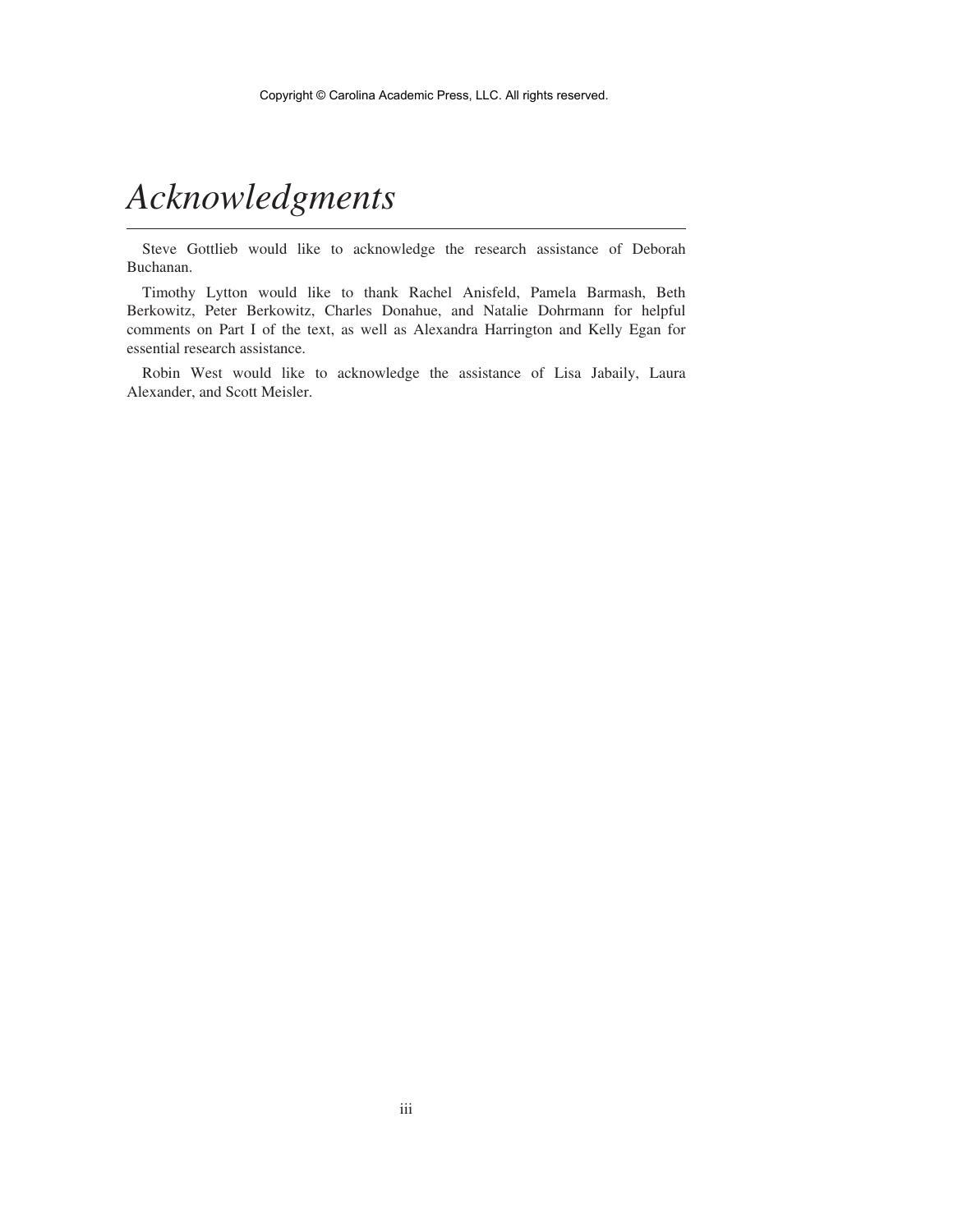Copyright © Carolina Academic Press, LLC. All rights reserved.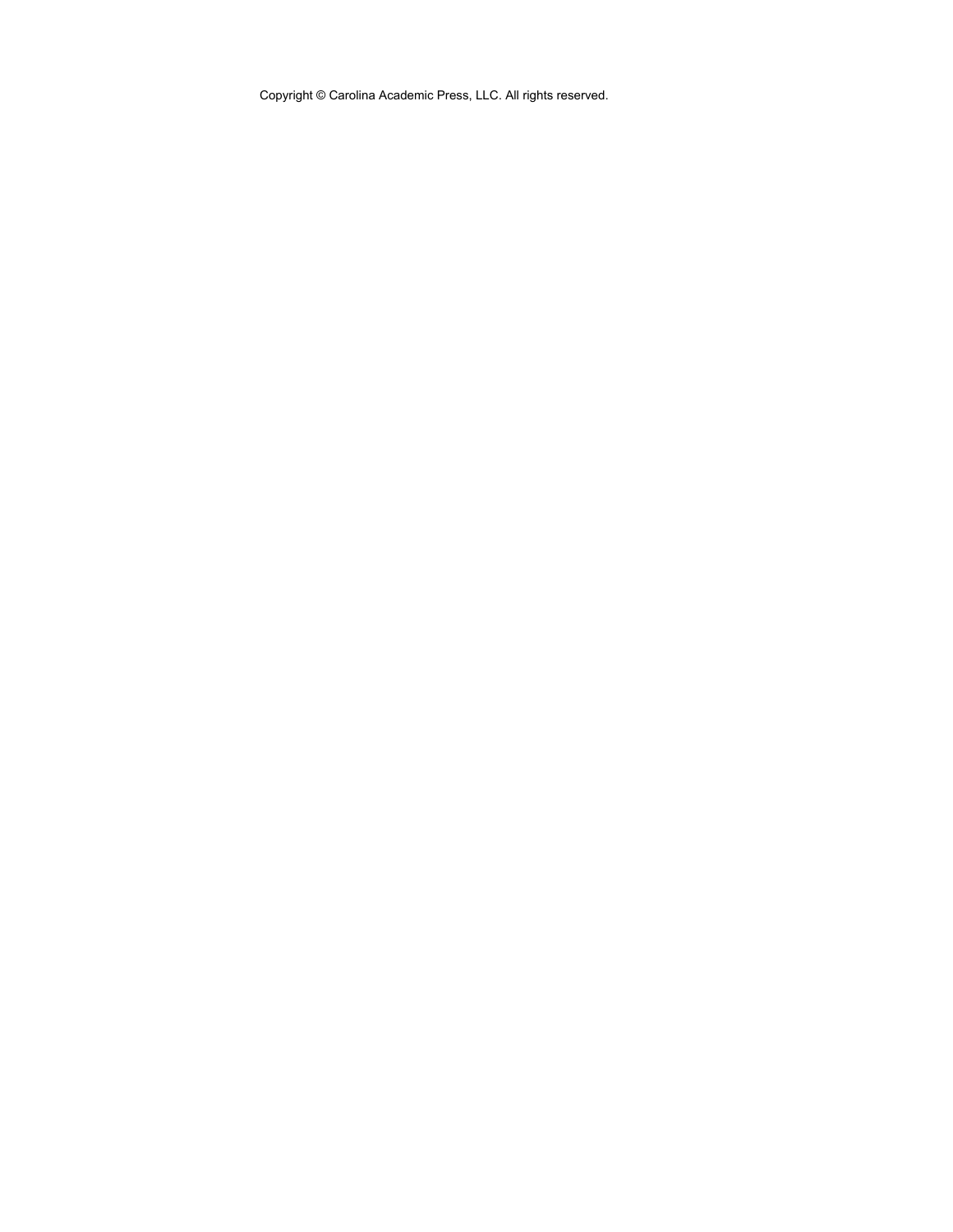| Part I           | THE ORIGINS OF LAW AND JURISPRUDENCE  1                            |    |
|------------------|--------------------------------------------------------------------|----|
| <b>Chapter 1</b> | THE ORIGINS OF LAW IN THE ANCIENT NEAR                             |    |
| А.               |                                                                    |    |
|                  | Time Line of Ancient Near Eastern History from 9000 B.C.E. to 1750 |    |
|                  |                                                                    |    |
|                  |                                                                    |    |
|                  |                                                                    |    |
|                  |                                                                    |    |
|                  |                                                                    |    |
|                  |                                                                    |    |
|                  |                                                                    |    |
|                  |                                                                    | 17 |
| Β.               | THE HEBREW BIBLE                                                   | 18 |
|                  |                                                                    |    |
|                  | The Ten Commandments and the Book of the Covenant: Exodus          |    |
|                  |                                                                    |    |
|                  |                                                                    |    |
| <b>Chapter 2</b> | THE BIRTH OF JURISPRUDENCE IN THE                                  |    |
|                  |                                                                    |    |
| А.               |                                                                    | 28 |
|                  | Time Line of Greek History from 1700 B.C.E. to 323 B.C.E. 28       |    |
|                  |                                                                    |    |
| 1.               |                                                                    |    |
|                  |                                                                    |    |
|                  |                                                                    |    |
|                  |                                                                    |    |
|                  |                                                                    |    |
|                  |                                                                    |    |
|                  |                                                                    | 51 |
| 2.               | Aristotle's Nicomachean Ethics, Book V and Politics, Book V        | 52 |
|                  |                                                                    | 53 |
|                  |                                                                    |    |
|                  |                                                                    |    |
| Β.               |                                                                    |    |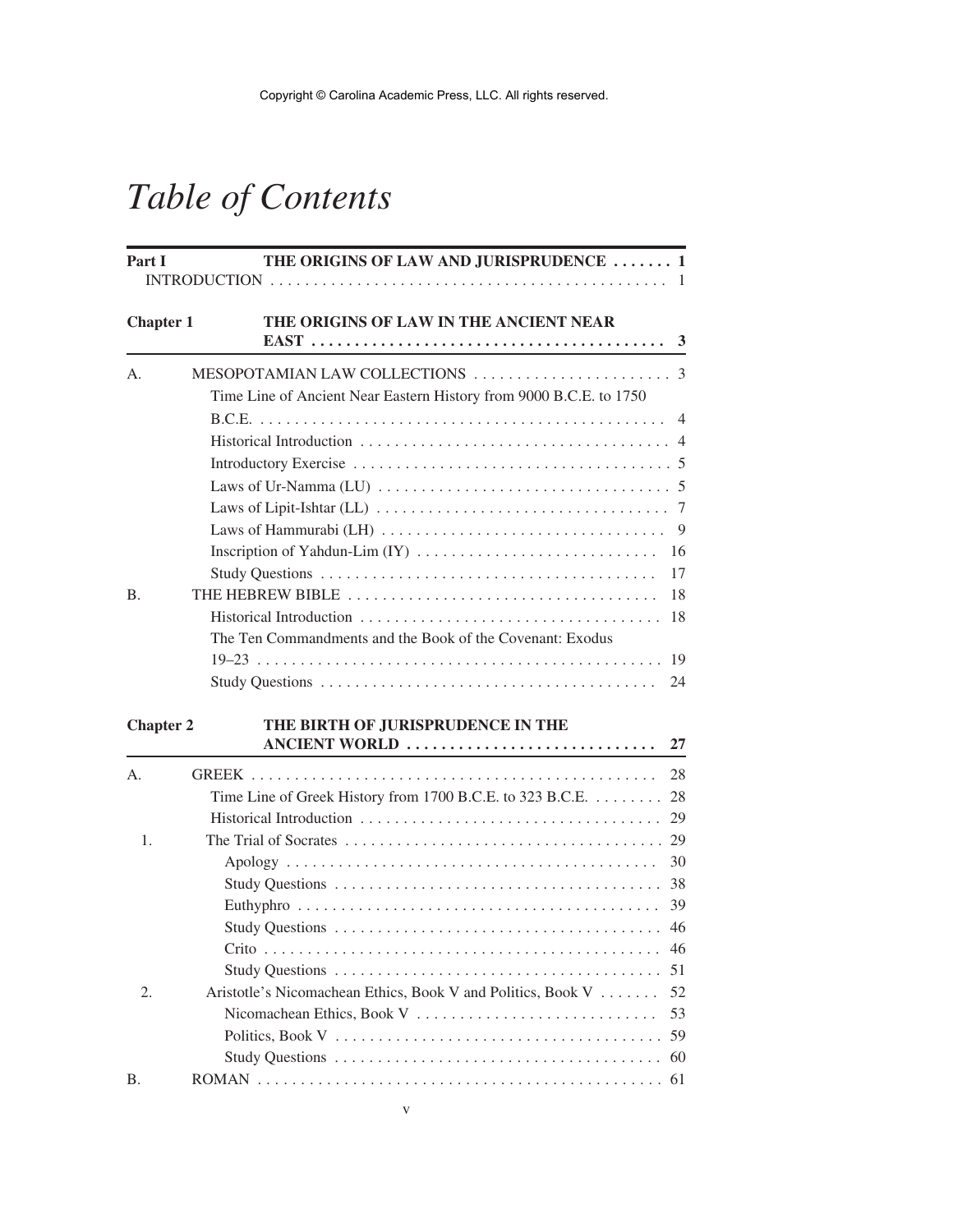|                  | Time Line of Roman History from 753 B.C.E. to 1453 C.E. 61                       |     |
|------------------|----------------------------------------------------------------------------------|-----|
|                  |                                                                                  |     |
| 1.               | Cicero's on the Commonwealth, Book III and on the Laws,                          |     |
|                  |                                                                                  |     |
|                  |                                                                                  |     |
|                  |                                                                                  |     |
|                  |                                                                                  |     |
|                  |                                                                                  |     |
| 2.               |                                                                                  |     |
|                  |                                                                                  |     |
|                  |                                                                                  |     |
|                  |                                                                                  |     |
| C.               |                                                                                  |     |
|                  | Time Line of Israelite and Rabbinic History from 1200S B.C.E.                    |     |
|                  |                                                                                  | 82  |
|                  |                                                                                  |     |
| 1.               |                                                                                  | 84  |
|                  |                                                                                  |     |
|                  |                                                                                  |     |
| 2.               | The Law of the Stubborn and Rebellious Son $\dots \dots \dots \dots \dots \dots$ | 85  |
|                  | The Biblical Law of the Stubborn and Rebellious Son:                             |     |
|                  |                                                                                  |     |
|                  | Elaboration of the Law of the Stubborn and Rebellious Son:                       |     |
|                  |                                                                                  | 85  |
|                  | Commentary on the Law of the Stubborn and Rebellious Son:                        |     |
|                  |                                                                                  |     |
|                  |                                                                                  |     |
| 3.               |                                                                                  | 87  |
|                  |                                                                                  |     |
|                  |                                                                                  |     |
| PART II          | <b>ANALYTICAL LEGAL PHILOSOPHY</b>                                               | 91  |
|                  |                                                                                  | 91  |
| <b>Chapter 3</b> | QUESTIONS OF APPROACH                                                            | 93  |
|                  |                                                                                  |     |
| А.               | OVERVIEW OF METHODOLOGICAL QUESTIONS                                             | 93  |
| Β.               |                                                                                  | 94  |
|                  |                                                                                  | 94  |
|                  |                                                                                  | 104 |
| C.               | CONCEPTUAL ANALYSIS                                                              | 104 |
|                  | Brian Bix, Conceptual Questions and Jurisprudence                                | 104 |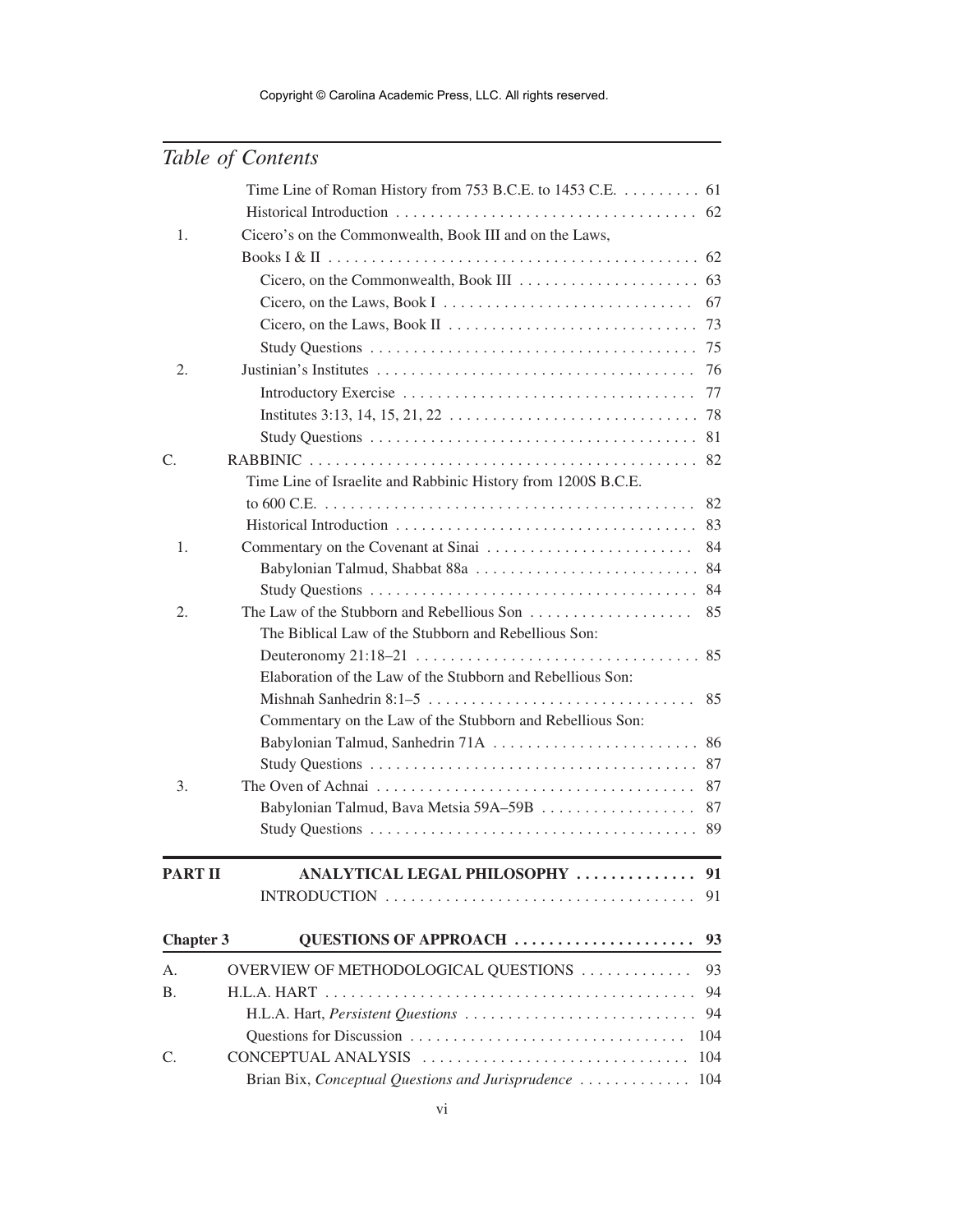|                  | Table of Contents                                                                 |     |
|------------------|-----------------------------------------------------------------------------------|-----|
| D.               |                                                                                   | 110 |
|                  | D. Brian Leiter, Beyond the Hart/Dworkin Debate:                                  |     |
|                  | The Methodology Problem in Jurisprudence $\ldots \ldots \ldots \ldots \ldots$     | 110 |
|                  | Questions for Discussion                                                          | 115 |
|                  | Suggested Further Readings                                                        | 116 |
| <b>Chapter 4</b> |                                                                                   | 117 |
| A.               | AN OVERVIEW OF LEGAL POSITIVISM                                                   | 117 |
| <b>B.</b>        |                                                                                   | 118 |
|                  | H.L.A. Hart, Positivism and the Separation of Law and Morals                      | 118 |
|                  |                                                                                   | 136 |
| $\mathcal{C}$ .  | THE DETAILS OF HART'S THEORY                                                      | 137 |
| D.               | NOTE ON INCLUSIVE AND EXCLUSIVE LEGAL POSITIVISM                                  | 140 |
| E.               | SCOTT SHAPIRO'S PLANNING THEORY                                                   | 143 |
|                  | Scott J. Shapiro, Summary                                                         | 143 |
|                  | Questions for Discussion                                                          | 144 |
| F.               |                                                                                   | 145 |
|                  | Hans Kelsen, What Is the Pure Theory of Law?                                      | 145 |
|                  |                                                                                   | 151 |
| G.               |                                                                                   | 151 |
| Н.               | NOTE ON HART AND KELSEN                                                           | 154 |
|                  | Suggested Further Readings                                                        | 155 |
| <b>Chapter 5</b> | CRITICS OF LEGAL POSITIVISM                                                       | 157 |
| А.               |                                                                                   | 157 |
| <b>B.</b>        | NATURAL LAW THEORY                                                                | 157 |
| C.               | ST. THOMAS AQUINAS                                                                | 160 |
|                  | ST. THOMAS AQUINAS, SUMMA THEOLOGIAE                                              | 160 |
|                  |                                                                                   | 165 |
| D.               |                                                                                   | 165 |
|                  | John Finnis, On the Incoherence of Legal Positivism $\ldots \ldots \ldots \ldots$ | 165 |
|                  |                                                                                   | 176 |
| Е.               |                                                                                   | 176 |
|                  | Lon L. Fuller, Positivism and Fidelity to $Law - A$ Reply to                      |     |
|                  |                                                                                   | 176 |
|                  |                                                                                   | 198 |
| F.               | NOTE ON FULLER'S THEORY, AND ITS CRITICS                                          | 198 |
| G.               | NOTE: FULLER AND THE LEGAL PROCESS SCHOOL                                         | 200 |
| Н.               |                                                                                   | 202 |
|                  | Ronald Dworkin, Legal Theory and the Problem of Sense                             | 202 |
|                  |                                                                                   | 209 |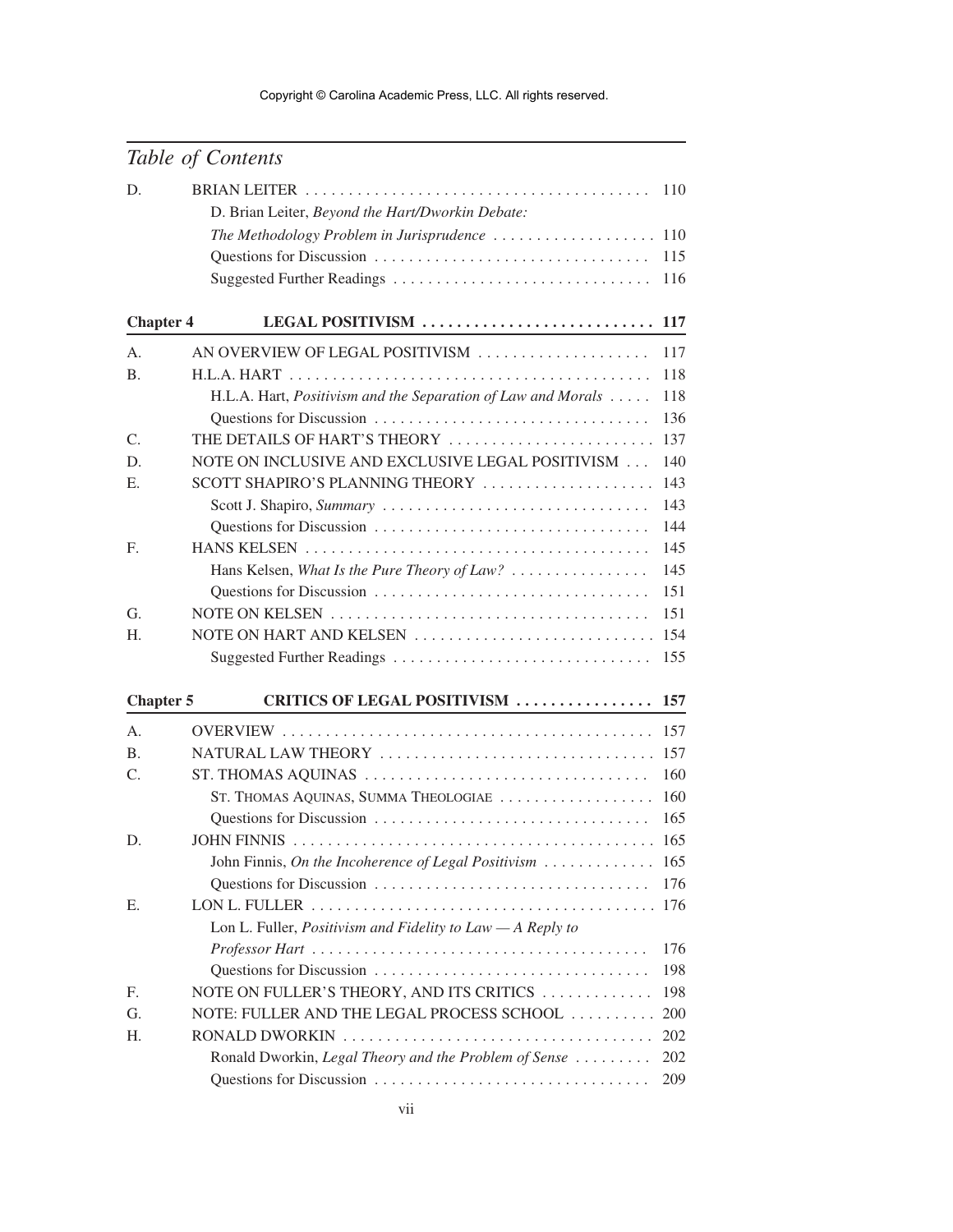| Ι.               | NOTE: DWORKIN AND HIS CRITICS                                                                  | 209 |
|------------------|------------------------------------------------------------------------------------------------|-----|
|                  | Suggested Further Readings                                                                     | 216 |
| <b>Chapter 6</b> |                                                                                                | 219 |
| A.               |                                                                                                | 219 |
| B.               | JOHN RAWLS AND SOCIAL CONTRACT THEORY                                                          | 220 |
| C.               | JOHN RAWLS AND DISTRIBUTIVE JUSTICE                                                            | 223 |
|                  | John Rawls, Distributive Justice: Some Addenda                                                 | 223 |
|                  |                                                                                                | 239 |
| D.               | JEREMY WALDRON                                                                                 | 239 |
|                  | Jeremy Waldron, The Plight of the Poor in the Midst of Plenty                                  | 239 |
|                  |                                                                                                | 245 |
| Ε.               | SUSAN MOLLER OKIN                                                                              | 245 |
|                  | Susan Moller Okin, Justice and Gender: An Unfinished Debate                                    | 245 |
|                  |                                                                                                | 263 |
| F.               | OTHER APPROACHES TO JUSTICE                                                                    | 263 |
|                  |                                                                                                | 266 |
| <b>Chapter 7</b> | THE NATURE AND SIGNIFICANCE OF RIGHTS                                                          | 267 |
| A.               | NOTE ON RIGHTS $\dots \dots \dots \dots \dots \dots \dots \dots \dots \dots \dots \dots \dots$ | 267 |
| В.               |                                                                                                | 271 |
|                  | Joel Feinberg, The Nature and Value of Rights                                                  | 271 |
|                  |                                                                                                | 281 |
| $\mathcal{C}$ .  |                                                                                                | 281 |
|                  | N.E. Simmonds, The "Will" and "Interest" Theories                                              | 281 |
|                  |                                                                                                | 283 |
| <b>PART III</b>  | CRITICAL JURISPRUDENCE  285                                                                    |     |
|                  |                                                                                                | 285 |
| <b>Chapter 8</b> | $LEGALISM$                                                                                     | 289 |
| А.               | LEGALISM AS A PROFESSIONAL IDEOLOGY                                                            | 289 |
|                  | JUDITH SHKLAR, LEGALISM: LAW, MORALS, AND POLITICAL                                            |     |
|                  |                                                                                                | 289 |
|                  | PAUL KAHN, THE CULTURAL STUDY OF LAW: RECONSTRUCTING                                           |     |
|                  |                                                                                                | 293 |
|                  |                                                                                                | 297 |
| <b>B.</b>        | LEGALISM AND OBJECTIVITY                                                                       | 298 |
|                  |                                                                                                | 299 |
|                  | Paul D. Carrington, Of Law and River                                                           | 307 |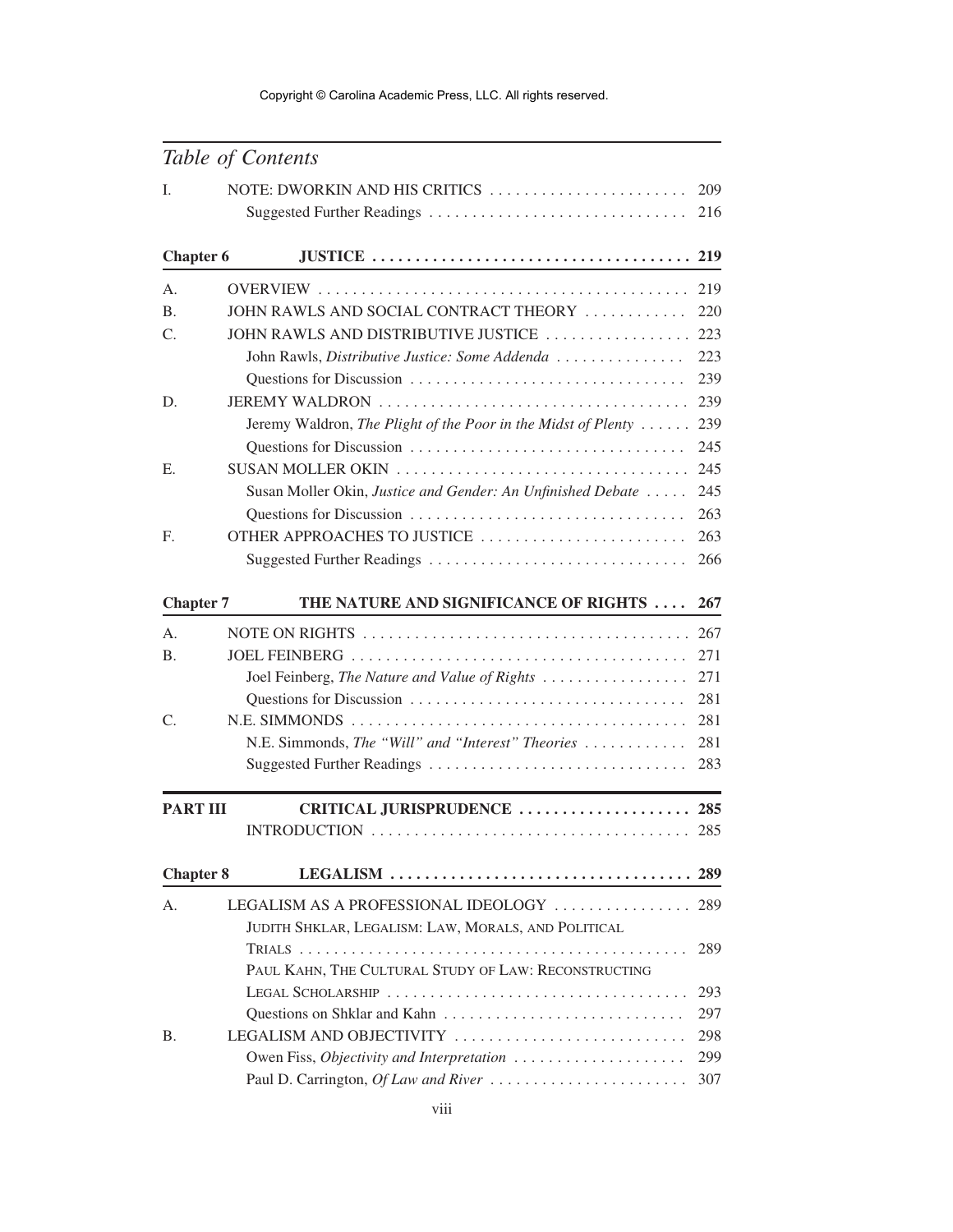|                  |                                                                                                         | 310        |
|------------------|---------------------------------------------------------------------------------------------------------|------------|
| C.               | LEGALISM AS TRADITIONALISM                                                                              | 311        |
|                  | Anthony Kronman, Precedent and Tradition                                                                | 311        |
|                  |                                                                                                         | 320        |
|                  | Thomas Paine, Rights of Man: Part Two                                                                   | 321        |
|                  | Justice Oliver Wendell Holmes, Path of the Law                                                          | 322        |
|                  |                                                                                                         | 323        |
| D.               |                                                                                                         |            |
|                  | ANTHONY T. KRONMAN, THE LOST LAWYER: FAILING IDEALS                                                     |            |
|                  |                                                                                                         |            |
|                  | Comments on Langdellian Formalism, and an Introduction to                                               |            |
|                  |                                                                                                         |            |
| E.               | LEGALISM AS LIBERALISM                                                                                  | 335        |
|                  |                                                                                                         |            |
|                  |                                                                                                         |            |
|                  |                                                                                                         |            |
| <b>Chapter 9</b> | <b>CRITICAL JURISPRUDENCE: AN OVERVIEW</b>                                                              |            |
|                  | OF THE MOVEMENTS                                                                                        | 341        |
| А.               | THE LEGAL REALIST MOVEMENT                                                                              | 342        |
|                  |                                                                                                         |            |
|                  | JUSTICE OLIVER WENDELL HOLMES, THE COMMON LAW                                                           | 349        |
|                  |                                                                                                         | 350        |
|                  | Karl Llewellyn, Some Realism About Realism  351                                                         |            |
|                  |                                                                                                         | 359        |
|                  | LON FULLER, THE LAW IN QUEST OF ITSELF                                                                  | 360        |
|                  | ROSCOE POUND, JUSTICE ACCORDING TO LAW                                                                  | 363        |
|                  |                                                                                                         |            |
| Β.               | THE CRITICAL LEGAL STUDIES MOVEMENT                                                                     | 365        |
|                  | Roberto Unger, The CLS Movement                                                                         | 368        |
|                  | Duncan Kennedy, Legal Training as Training for Hierarchy                                                | 377        |
|                  | Robert W. Gordon, Unfreezing Legal Reality: Critical                                                    |            |
|                  | Approaches to Law $\ldots \ldots \ldots \ldots \ldots \ldots \ldots \ldots \ldots \ldots \ldots \ldots$ | 379        |
|                  | Questions and Comments on Critical Legal Studies                                                        | 381        |
| C.               | IDENTITY-BASED CRITIQUES                                                                                | 382        |
| 1.               |                                                                                                         | 385        |
|                  |                                                                                                         | 385        |
|                  | ROBERT COVER, JUSTICE ACCUSED: ANTISLAVERY AND<br>THE JUDICIAL PROCESS                                  |            |
|                  |                                                                                                         | 388<br>392 |
|                  |                                                                                                         | 393        |
|                  | Suggestions for Further Reading                                                                         | 395        |
|                  |                                                                                                         |            |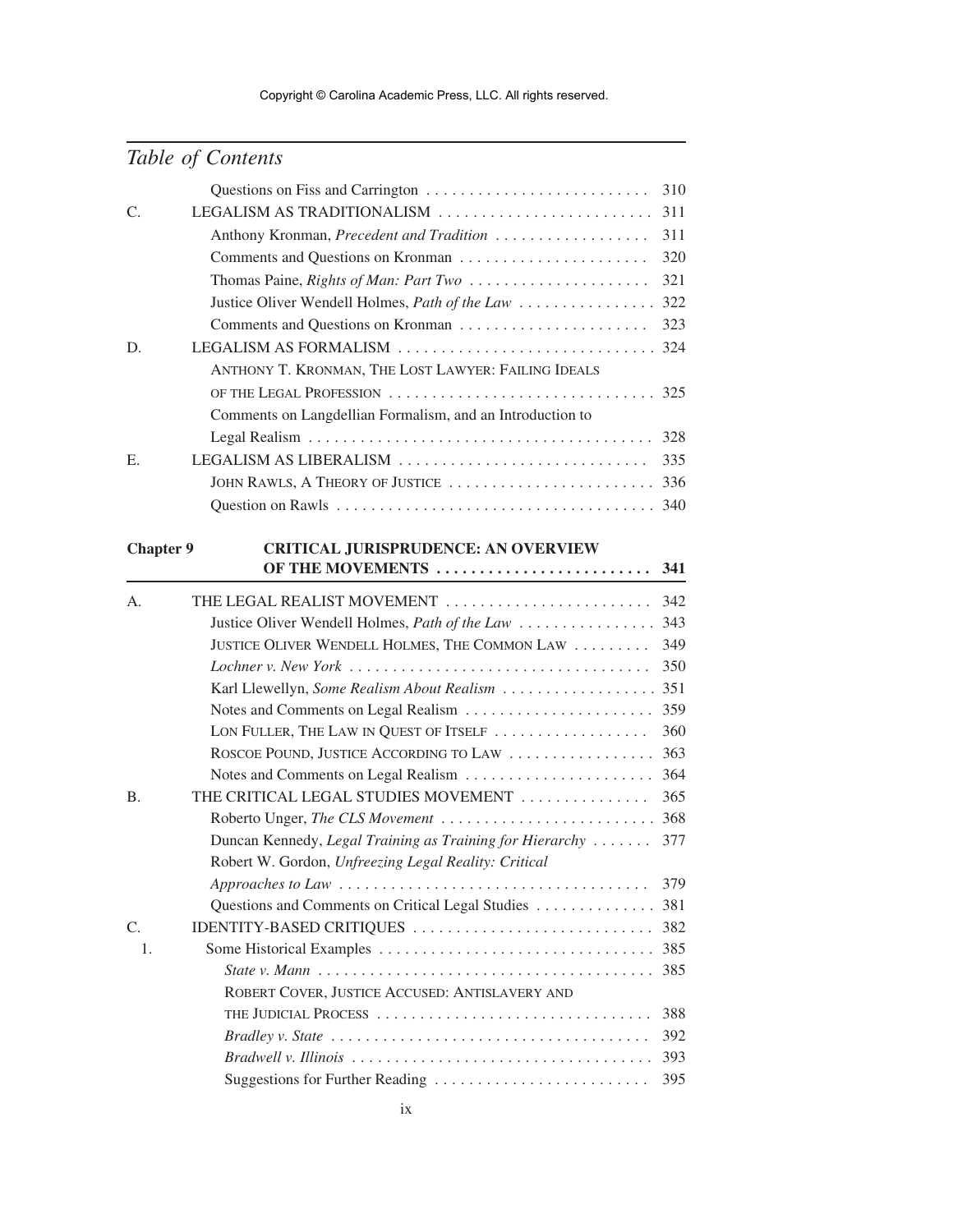| 2. |                                                                                              | 395 |
|----|----------------------------------------------------------------------------------------------|-----|
|    |                                                                                              |     |
|    | Charles Lawrence III, The Id, The Ego, and Equal Protection:                                 |     |
|    | Reckoning with Unconscious Racism                                                            | 403 |
|    | Questions on Critical Race Theory                                                            | 410 |
| 3. |                                                                                              | 411 |
|    | Wendy W. Williams, Notes from a First Generation                                             | 414 |
|    | Christine A. Littleton, Reconstructing Sexual Equality                                       | 422 |
|    | CATHERINE A. MACKINNON, FEMINISM UNMODIFIED:                                                 |     |
|    | DISCOURSES ON LIFE AND LAW                                                                   | 428 |
|    | Questions and Comments on Feminist Legal Theory                                              | 436 |
| D. |                                                                                              | 439 |
|    | Janet E. Halley, Sexuality Harassment                                                        | 440 |
|    | Marc Spindelman, Discriminating Pleasures                                                    | 457 |
|    | Questions and Comments on Queer Theory                                                       | 467 |
| Е. | <b>INTERDISCIPLINARITY: THE STUDY OF LAW</b>                                                 |     |
|    |                                                                                              | 468 |
|    | Cass R. Sunstein, On Analogical Reasoning                                                    | 469 |
|    |                                                                                              |     |
| 1. |                                                                                              |     |
|    | ROBERT FERGUSON, LAW AND LETTERS IN AMERICAN                                                 |     |
|    |                                                                                              | 479 |
|    |                                                                                              | 483 |
| 2. |                                                                                              | 484 |
|    | James Boyd White, Law and Literature: No Manifesto                                           | 486 |
|    |                                                                                              | 492 |
|    | Questions and Comments on Law and Literature                                                 | 500 |
| 3. |                                                                                              | 503 |
|    | Ronald Dworkin, Law as Interpretation                                                        | 503 |
|    |                                                                                              |     |
|    |                                                                                              |     |
|    | Steven Knapp and Walter Benn Michaels, Against Theory                                        | 521 |
|    | Robert Cover, The Violence and the Word                                                      | 525 |
|    |                                                                                              | 530 |
| 4. |                                                                                              | 531 |
| a. | Normative Law and Economics $\ldots \ldots \ldots \ldots \ldots \ldots \ldots \ldots \ldots$ | 531 |
|    | Richard A. Posner, The Ethical and Political Basis of the                                    |     |
|    | Efficiency Norm in Common Law Adjudication                                                   | 534 |
|    | Questions and Comments on the Economic Analysis                                              |     |
|    |                                                                                              | 539 |
| b. | Descriptive Law and Economics                                                                | 543 |
|    |                                                                                              | 543 |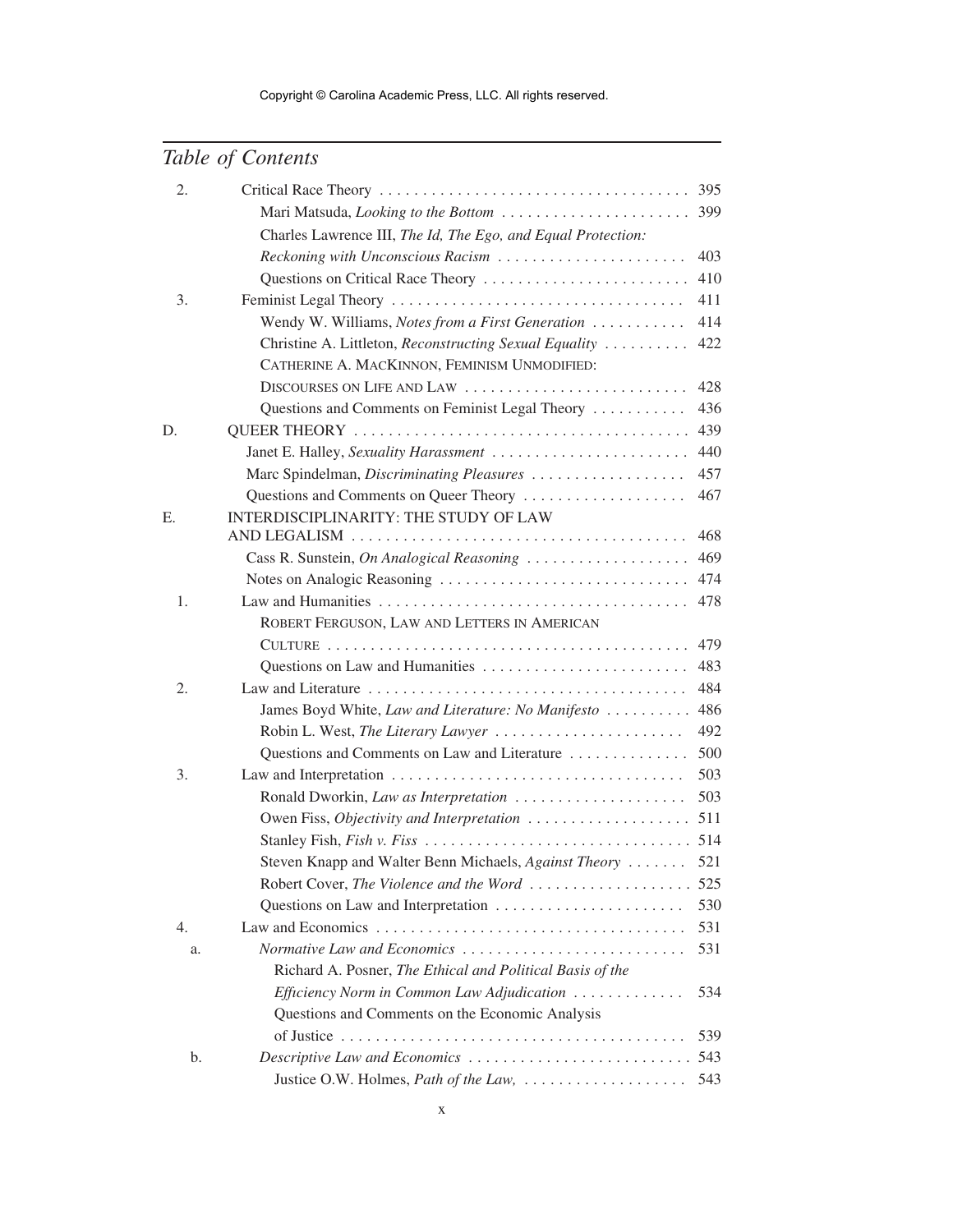|                   | Table of Contents                                                                                                                                         |                   |
|-------------------|-----------------------------------------------------------------------------------------------------------------------------------------------------------|-------------------|
| c.                | Learned Hand, United States v. Carroll Towing Co.<br>Questions and Comments on the Historical Project<br>MITCHELL A. POLINSKY, AN INTRODUCTION TO LAW AND | 545<br>548<br>549 |
|                   |                                                                                                                                                           | 549               |
|                   | Questions Regarding the Coase Theorem                                                                                                                     | 553               |
|                   | Notes and Comments on Other Disciplines                                                                                                                   | 554               |
|                   |                                                                                                                                                           | 555               |
|                   |                                                                                                                                                           |                   |
| <b>Chapter 10</b> | <b>CRITICAL JURISPRUDENCE: A CONCEPTUAL</b><br>APPROACH                                                                                                   | 565               |
| А.                |                                                                                                                                                           |                   |
| 1.                | The Rights Critique $\ldots \ldots \ldots \ldots \ldots \ldots \ldots \ldots \ldots \ldots \ldots \ldots$ 567                                             |                   |
|                   |                                                                                                                                                           | 567               |
|                   | Mark Tushnet, An Essay on Rights,                                                                                                                         | 572               |
|                   |                                                                                                                                                           | 582               |
| 2.                | Critiques of Formal Equality                                                                                                                              | 583               |
|                   | Catharine A. MacKinnon, Sex Equality: On Difference and                                                                                                   |                   |
|                   |                                                                                                                                                           | 584               |
|                   | Eva Feder Kittay, Taking Dependency Seriously: The Family                                                                                                 |                   |
|                   | and Medical Leave Act Considered in Light of the Social                                                                                                   |                   |
|                   | Organization of Dependency Work and Gender Equality                                                                                                       | 597               |
|                   | Questions on Formal Equality                                                                                                                              | 605               |
| 3.                |                                                                                                                                                           | 606               |
|                   | Robert Hale, Coercion and Distribution in a Supposedly                                                                                                    |                   |
|                   |                                                                                                                                                           | 608               |
|                   | Morris Cohen, Property and Sovereignty                                                                                                                    | 613               |
| 4.                |                                                                                                                                                           | 623               |
|                   | Robin West, Lifting the Veil of the Right to Be Let Alone  623                                                                                            |                   |
|                   | Questions and Comments on Autonomy and Privacy                                                                                                            | 630               |
| <b>B.</b>         | CRITICAL THEORY                                                                                                                                           | 630               |
| 1.                |                                                                                                                                                           | 631               |
|                   | Kimberlé Williams Crenshaw, Race, Reform, and Retrenchment:                                                                                               |                   |
|                   | Transformation and Legitimation in Antidiscrimination Law $\ldots$ . 632                                                                                  |                   |
| 2.                |                                                                                                                                                           |                   |
|                   | Robert W. Gordon, Unfreezing Legal Reality: Critical                                                                                                      |                   |
|                   | Approaches to Law $\dots \dots \dots \dots \dots \dots \dots \dots \dots \dots \dots \dots$                                                               | 640               |
|                   |                                                                                                                                                           |                   |
| C.                | POSTMODERNISM: INDETERMINACY AND                                                                                                                          | 653               |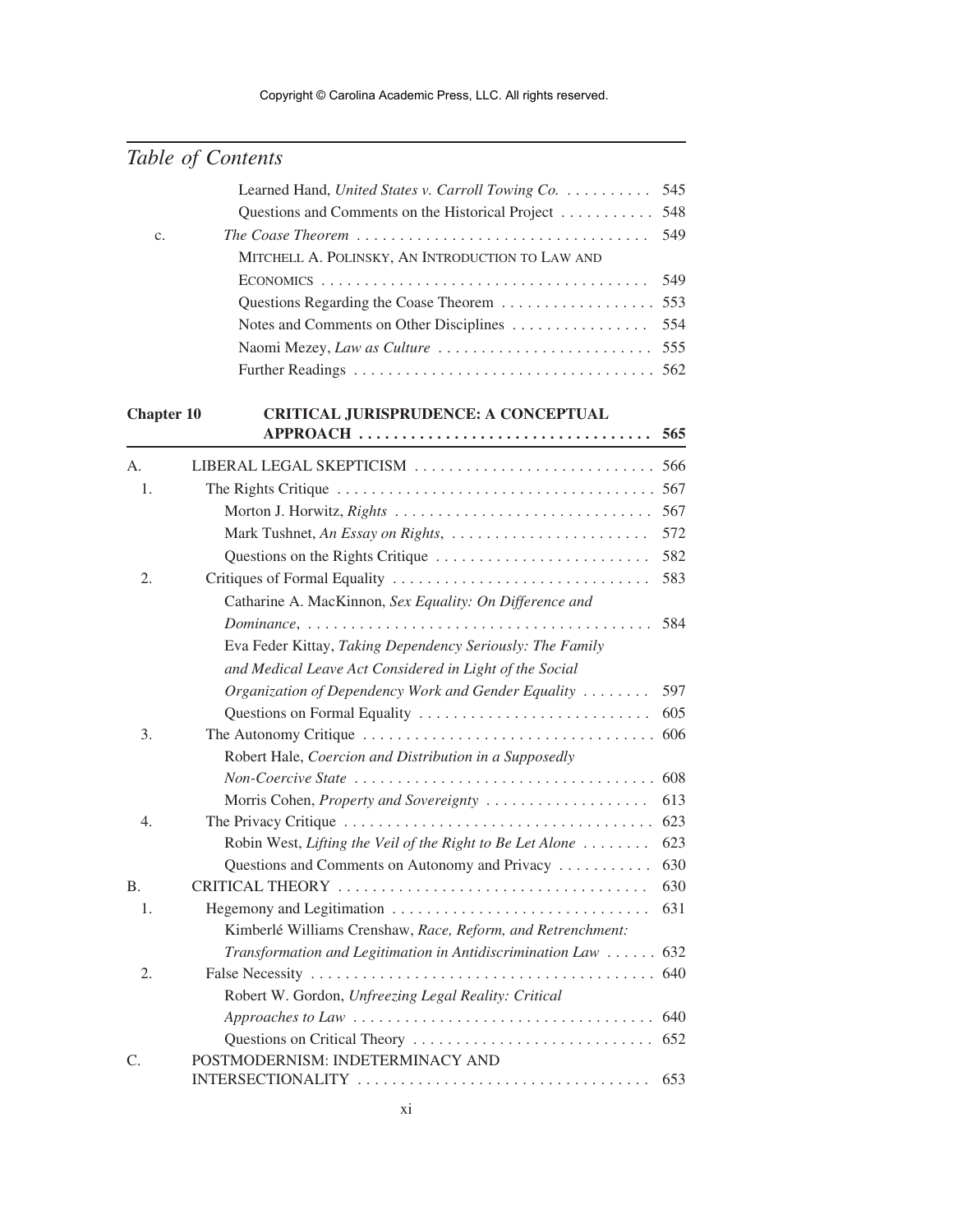| 1.                |                                                                    | 654 |
|-------------------|--------------------------------------------------------------------|-----|
|                   | MICHEL FOUCAULT, THE ORDER OF THINGS, AND                          |     |
|                   |                                                                    |     |
|                   | MARK V. TUSHNET, RED, WHITE AND BLUE: A CRITICAL                   |     |
|                   | ANALYSIS OF CONSTITUTIONAL LAW                                     | 656 |
| 2.                | Intersectionality, Anti-Essentialism and Perspectivial Theories of |     |
|                   |                                                                    | 661 |
|                   | Mari J. Matsuda, When the First Quail Calls: Multiple              |     |
|                   | Consciousness as Jurisprudential Method,                           | 661 |
|                   | Kimberlé Crenshaw, Mapping the Margins: Intersectionality,         |     |
|                   | Identity Politics, and Violence Against Women of Color             | 666 |
|                   | Questions on Indeterminacy and Intersectionality                   | 677 |
|                   | Owen Fiss, The Death of the Law                                    | 681 |
|                   | Questions on Indeterminacy and Intersectionality                   | 685 |
| D.                | PRAGMATISM AND UTILITARIANISM                                      | 685 |
|                   | Robin West, The Other Utilitarians                                 | 686 |
|                   | Richard A. Posner, Pragmatic Adjudication                          | 702 |
|                   |                                                                    | 715 |
|                   |                                                                    |     |
| <b>PART IV</b>    | <b>JURISPRUDENCE IN BLACK ROBES</b>                                | 719 |
|                   |                                                                    |     |
|                   |                                                                    |     |
| <b>Chapter 11</b> | IS MEANING FOUND OR IMPUTED?  721                                  |     |
| А.                | CONSENT AND COERCION, WELCOME, AND                                 |     |
|                   |                                                                    | 721 |
|                   |                                                                    |     |
|                   |                                                                    | 726 |
| <b>B.</b>         |                                                                    | 727 |
|                   | Michelle Marvin v. Lee Marvin                                      | 727 |
|                   |                                                                    | 731 |
|                   |                                                                    | 731 |
|                   |                                                                    | 756 |
| C.                |                                                                    | 758 |
|                   | Alden v. Maine                                                     | 758 |
|                   |                                                                    | 759 |
|                   | Stephen Breyer, On the Uses of Legislative History in              |     |
|                   |                                                                    |     |
|                   |                                                                    | 761 |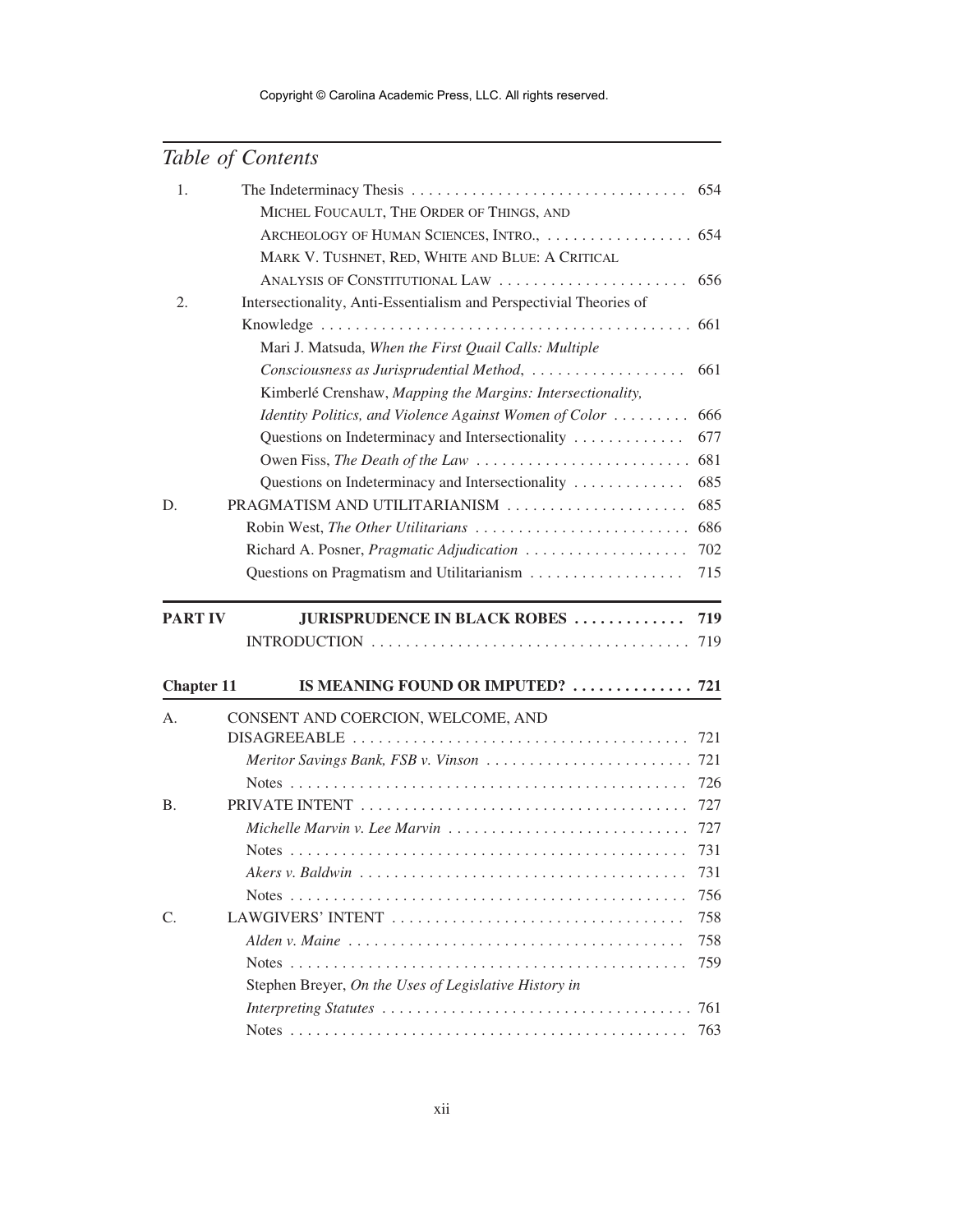|  |  | Table of Contents |
|--|--|-------------------|
|--|--|-------------------|

| <b>Chapter 12</b> | MORAL ASSUMPTIONS IN LAW                                                                                                                                | 765 |
|-------------------|---------------------------------------------------------------------------------------------------------------------------------------------------------|-----|
| A.                |                                                                                                                                                         | 765 |
|                   |                                                                                                                                                         | 765 |
|                   |                                                                                                                                                         | 768 |
| B.                | IMPLICIT IN THE CLAIM TO OBEDIENCE?                                                                                                                     | 769 |
|                   | Bell v. Maryland $\ldots \ldots \ldots \ldots \ldots \ldots \ldots \ldots \ldots \ldots \ldots \ldots$                                                  | 769 |
|                   | Trial of the Major War Criminals Before the International Military                                                                                      | 780 |
|                   | Trial of the Major War Criminals Before the International Military                                                                                      | 781 |
|                   |                                                                                                                                                         | 792 |
|                   |                                                                                                                                                         | 794 |
| $\mathcal{C}$ .   | IMPLICIT POSITION ON CONSEQUENCES?                                                                                                                      | 795 |
|                   |                                                                                                                                                         | 795 |
|                   |                                                                                                                                                         | 826 |
| <b>Chapter 13</b> | WHAT MORAL CLAIMS COUNT?  827                                                                                                                           |     |
| A.                |                                                                                                                                                         |     |
|                   | National Federation of Independent Business v. Sebelius                                                                                                 | 827 |
|                   |                                                                                                                                                         | 833 |
| B.                | SLAVERY, FREEDOM, AND PHYSICAL SECURITY?                                                                                                                | 834 |
|                   | The Antelope. The Vice-Consuls of Spain and Portugal, Libellants                                                                                        | 834 |
|                   |                                                                                                                                                         | 842 |
|                   | Kircher v. City of Jamestown                                                                                                                            | 843 |
|                   |                                                                                                                                                         | 854 |
| C.                | THE LIBERAL PARADIGM                                                                                                                                    | 854 |
| 1.                | Freedom Unless Others Are Hurt?                                                                                                                         | 854 |
|                   |                                                                                                                                                         | 854 |
|                   |                                                                                                                                                         | 871 |
| 2.                | What Counts as an Injury? $\dots \dots \dots \dots \dots \dots \dots \dots \dots \dots \dots$<br>Valley Forge Christian College v. Americans United for | 873 |
|                   |                                                                                                                                                         | 873 |
|                   |                                                                                                                                                         | 877 |
| D.                |                                                                                                                                                         | 877 |
|                   | San Antonio Independent School District v. Rodriguez                                                                                                    | 879 |
|                   |                                                                                                                                                         | 889 |
| Ε.                | DISTRIBUTIVE JUSTICE vs. SELF-REGARDING RIGHTS                                                                                                          | 890 |
| 1.                |                                                                                                                                                         | 890 |
|                   | Seawall Associates v. City of New York                                                                                                                  | 890 |
|                   |                                                                                                                                                         | 910 |
| 2.                |                                                                                                                                                         | 912 |